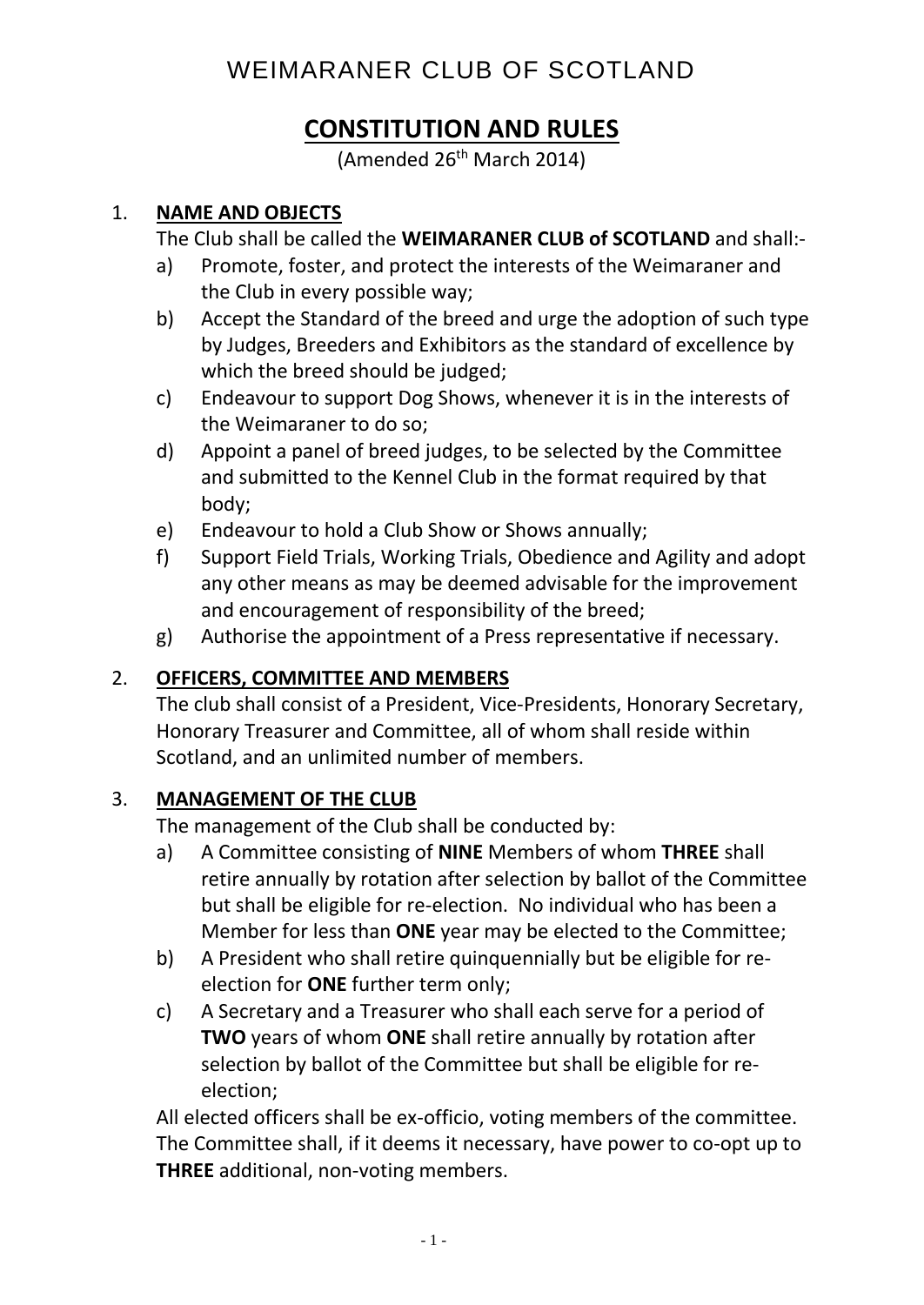## 3. **MANAGEMENT OF THE CLUB** (cont.)

The Committee shall have the power to co-opt members on to the Committee, or to provisionally appoint Office Bearers, in the event of positions becoming vacant between General Meetings.

Such co-opted members shall have full voting rights but shall only hold office until the next General Meeting of the Club at which an election of Officers and Committee takes place.

The Committee shall have the power to declare a seat vacant if an Office Bearer or Committee member fails to attend **THREE** consecutive Committee meetings without giving reasons satisfactory to the Committee.

Meetings of the Committee shall be held as often as deemed necessary but at least every **THREE** months for the transaction of business. A quorum shall consist of **ONE** Office-Bearer and **FIVE** Committee members. The Secretary shall call such meetings with at least **FOURTEEN** days notice when Agendas shall be sent. The Committee shall at its first meeting after the Annual General Meeting elect its Chairman for the ensuing year. The Committee may cause sub-committees to be formed to be responsible to it, as it may require. Minutes of all sub-committee meetings shall be kept.

The Treasurer and the Secretary shall receive an honorarium, the sum to be fixed annually by the Members at the Annual General Meeting.

### 4. **ELECTION OF MEMBERS**

Candidates for membership shall have paid the necessary fee and subscription to the Secretary of the Club.

Such candidate will immediately be entitled to the privileges of membership (other than voting rights) until the next meeting of the Committee at which the candidate shall be approved or not for membership.

In the case of non-approval, any monies paid by the candidate shall be returned forthwith and the Committee is not required to disclose its reason(s) for not approving a candidate for membership.

A candidate who is not approved for membership shall not re-apply for a period of at least TWO years.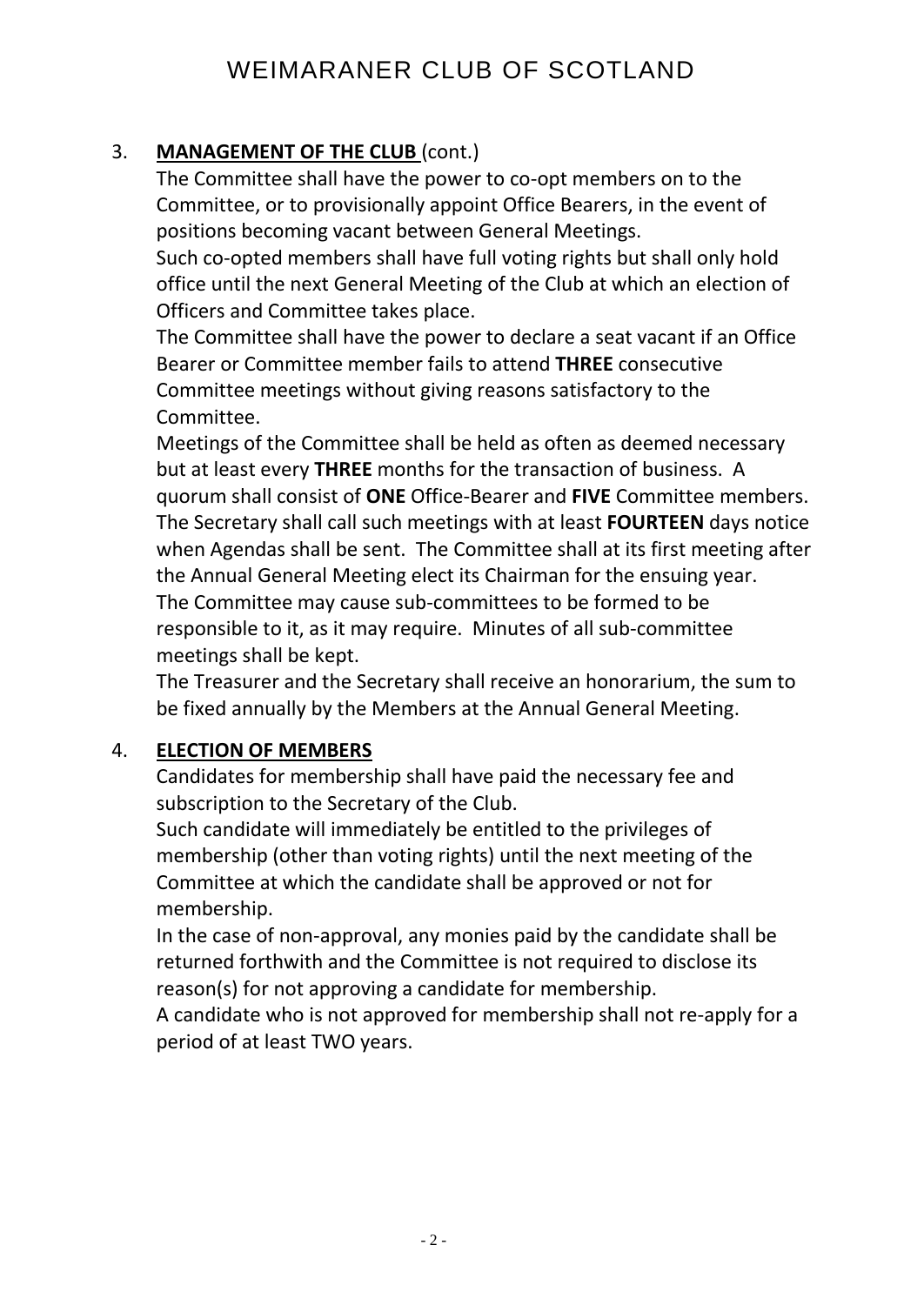## 5. **SUBSCRIPTIONS**

The Annual Subscriptions shall be **TEN POUNDS (£10.00)** joint and **SEVEN POUNDS (£7.00)** single initially and thereafter as deemed by the members in General Meeting and notified to the Kennel Club. The Annual Subscription shall be due on the **FIRST** day of **JANUARY** each year. Members will be eligible, after SEVEN years continuous membership, to convert to a single LIFE membership on payment of a fee of TEN times the Annual single membership subscription. If one partner in a joint membership elects to become a life member, the other partner in the joint membership may continue as a member on payment of an annual subscription of half the joint membership annual subscription. No member whose subscription is unpaid shall be entitled to any of the privileges of Membership and if the Member shall fail to pay outstanding subscriptions by **MARCH 1st** his/her name shall be automatically erased from the membership register.

Acceptance back on the register shall be subject to the conditions laid down in the Rule following (Rule 6).

New members joining after **1st SEPTEMBER** in any one year will be deemed to have paid the Annual Subscription until the 31st December in the following year.

Joint membership shall be defined as **TWO** members of the one family or any **TWO** persons being the registered owner of at least one Weimaraner.

## 6. **RESIGNATION OF MEMBERS**

A member may resign on giving notice in writing to the Secretary, and any member whose resignation has been accepted or whose membership has lapsed and who wishes again to become a member must apply for membership in the normal way, as if he/she had never been a member. A member leaving the Club shall not be entitled to receive back any money which may have been paid to the Club or on account of the Club during his/her membership or have any claim against the Club.

### 7. **VICE-PRESIDENTS and HONORARY MEMBERS**

The Club shall, through its Committee, when it deems appropriate, nominate Vice-Presidents and Honorary Members, such nominations which have received two-thirds majority to be submitted for acceptance to a vote of members at the Annual General Meeting.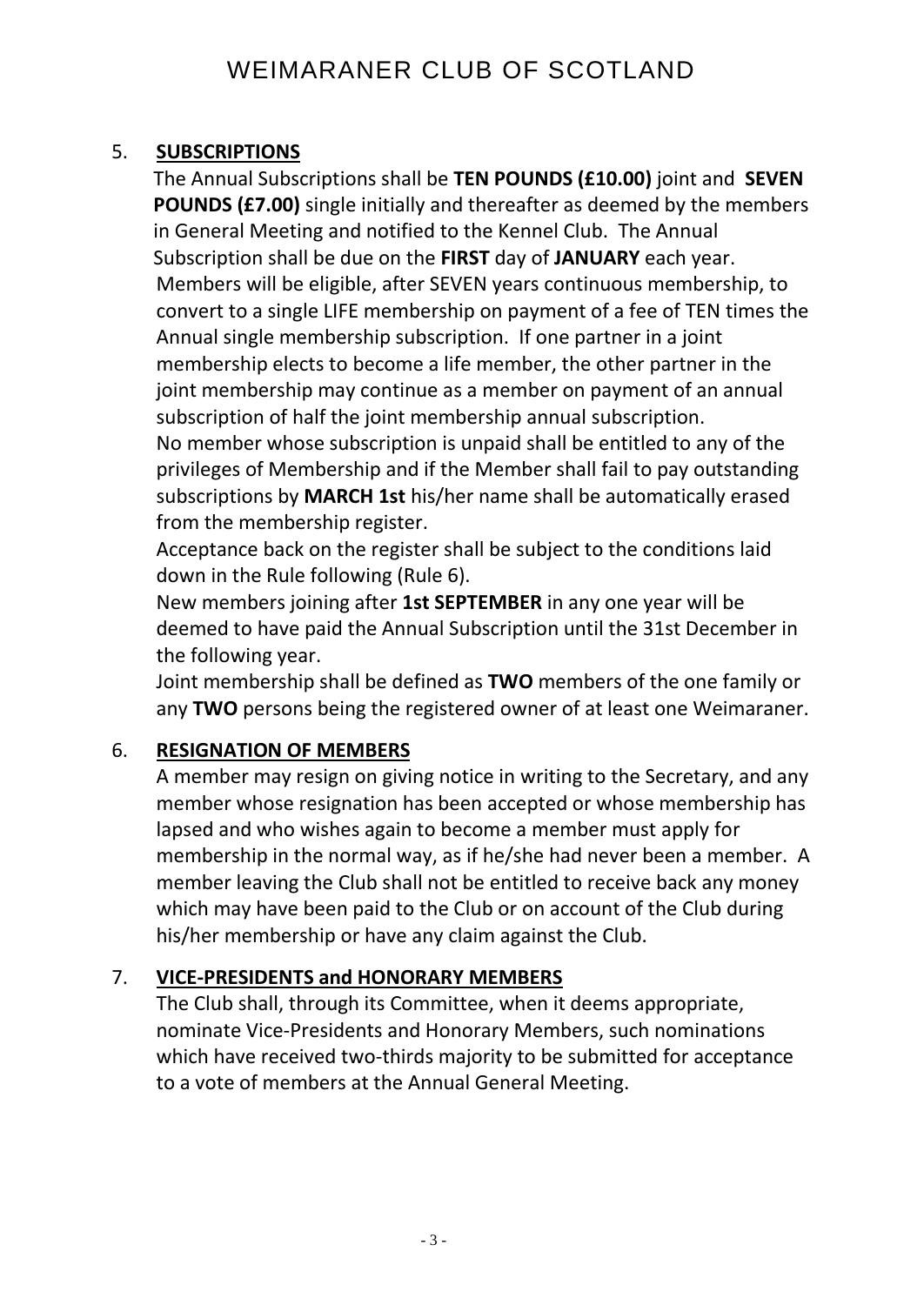## 8. **CLUB PROPERTY**

The property of the Club shall be vested in the Committee and in the event of the Club ceasing to exist, a General Meeting of the members shall be called to decide the manner of disposal of any assets. Members or others making the grant of trophies shall be asked to acknowledge that the donation is an outright gift to the Club.

## 9. **RECORDS**

a) A banking account shall be held in the name of the Club at such Bank(s) or Building Society/Societies as the Committee may from time to time by resolution direct, into which all revenue of the Club shall be paid and from which withdrawal shall only be made on the signature of any TWO of the following:-

President, Secretary, Treasurer.

A book of Accounts of monies of the Club shall be kept and certified annually and presented to the Members at the Annual General Meeting.

b) The Secretary shall keep a proper list of members and their addresses available for inspection if so requested by the members of the Club or by the Kennel Club. The membership list shall be used for the purposes of the Club and for no other purposes whatsoever. Minutes of the Committee meetings shall be kept.

## 10. **ELECTION OF OFFICERS AND MEMBERS OF COMMITTEE**

Not less than **EIGHT** weeks before the Annual General Meeting the Secretary shall send to every member, a Notice of Meeting together with a circular inviting nominations for the posts of Secretary, Treasurer and, should the office be vacant, President, and any vacancies to be filled on the Committee.

Any Committee member or Office Bearer (with the exception of a president who has already served two terms) retiring by rotation shall, if offering him/herself for re-election, and, if unopposed, be deemed to have been re-elected.

Each nominee, and nominees seeking re-election, whose previous acceptance must have been obtained in writing, and each proposer and seconder, shall be fully paid up members of the Club.

The nominations must be in the hands of the Secretary **SIX** weeks before the date fixed for the Annual General Meeting together with any resolution Members may wish to have put on the Agenda.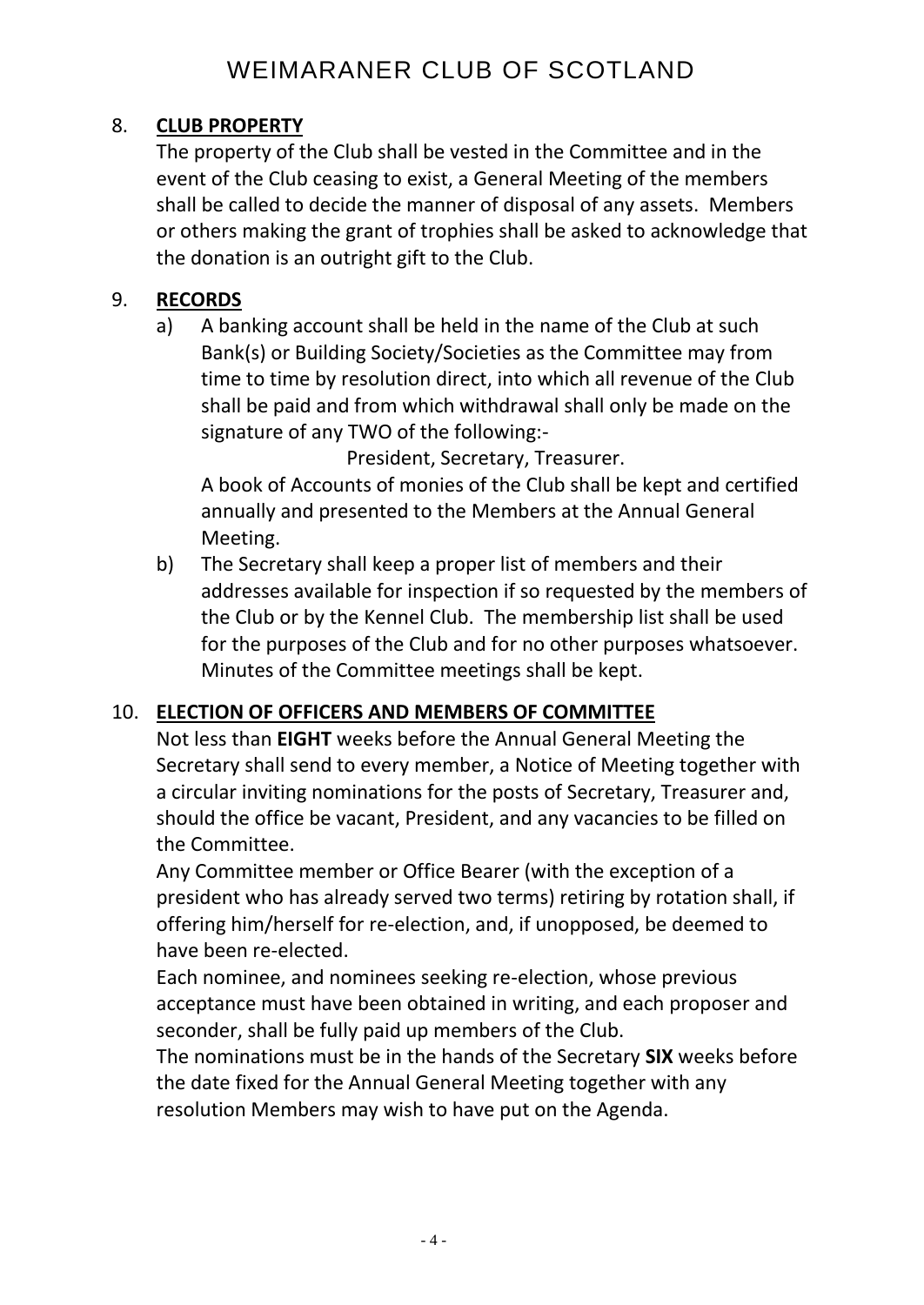### 10. **ELECTION OF OFFICERS AND MEMBERS OF COMMITTEE** (cont.)

The Secretary shall, **FOUR** weeks before the Annual General Meeting, issue to all fully paid up members a ballot paper, if necessary, on which shall be shown the names of all persons nominated.

Members shall vote on these ballot papers in the normal way and return them to the tellers, to be appointed by the Committee **EIGHT** weeks prior to the Annual General Meeting, a clear **TWO** weeks before the Annual General Meeting.

In the case of joint members, each member of the partnership shall receive a ballot paper and each shall be entitled to vote.

Proxy votes are not allowed. Postal votes on other matters raised at the Annual General Meeting are not allowed.

Voting shall be by show of hands and other than for a resolution to wind up the Club, resolutions shall be determined by a simple majority, the Chairman elected for the meeting shall have a casting vote in the event of a tie.

#### 11. **GENERAL MEETING (ANNUAL/SPECIAL)**

The Secretary shall call the Annual General Meeting with at least **FOUR** weeks clear notice. The Agenda shall be sent to all members and **FIFTEEN** members shall form a quorum at a properly called meeting. If a quorum is not present, a further Annual General Meeting shall be called by the Secretary at which any **SIX** members shall form a quorum.

The financial year of the Club shall be from **1st January** each year until **31st December**. The Annual General Meeting shall be held as early as possible after 1st January in each year, and in any case not later than 30th April of that year.

The Annual General Meeting shall be held for the purpose of:-

- a) Receiving the Report of the Chairman and the Committee;
- b) To receiving the Balance Sheet and Treasurers Report;
- c) To elect Officers and Committee;
- d) To discuss any resolution placed on the Agenda, of which prior notice has been received by the Secretary. No business shall be transacted at an Annual General Meeting unless notice thereof appears on the Agenda, with the exception of routine matters or those which in the opinion of the Chairman of the Meeting are urgent.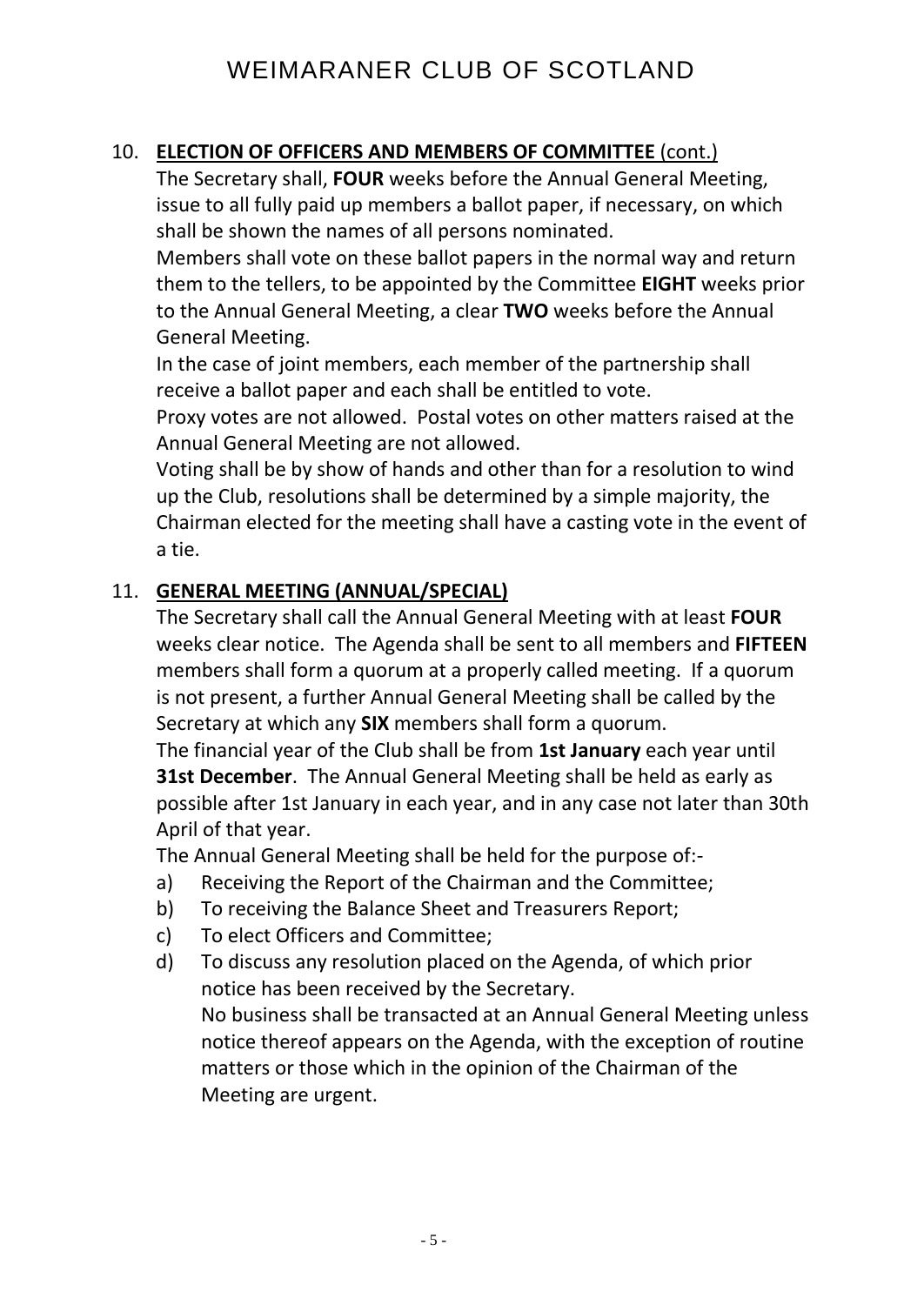## 11. **GENERAL MEETING (ANNUAL/SPECIAL)** (cont.)

A Special General Meeting shall be summoned by the Hon. Secretary if **TWENTY-FOUR** members send a signed requisition stating the subject to be discussed and requesting a Special General Meeting to do so. The Committee of the Club is also empowered to call a Special General Meeting. No business other than that detailed on the Agenda can be discussed at a Special General Meeting.

Members will receive **TWO** weeks notice of a Special General Meeting. The Rules of the Club shall not be altered except at an Annual General Meeting or Special General Meeting. Any alteration to rules passed at a meeting shall not come into force until the Kennel Club has been advised and has given its approval of the alterations. New Rules or amendments introduced specifically to meet Kennel Club requirements shall be adopted immediately and be included in the Club's Constitution with effect from the Club's annual meeting.

#### 11a. **ANNUAL RETURNS**

The officers acknowledge that during the month of **JANUARY** each year, Maintenance of Title fee will be forwarded to the Kennel Club by the Secretary for continuance of Registration and that by **31st JULY** each year, other returns as stipulated in Kennel Club Regulations for the Registration and Maintenance of Title of Societies and Breed Councils and the Affiliation of Agricultural Societies and Municipal Authorities be forwarded to the Kennel Club.

The Officers also acknowledge their duty to inform the Kennel Club of the change of Secretary of the Club which may occur during the course of the year.

#### 12. **EXPULSION OF MEMBERS**

Any member who shall be suspended under Kennel Club Rule A42j(5) and/or any member whose dog(s) is/are disqualified under Kennel Club Rule A42j(9) shall *ipso facto* cease to be a member of the Club for the duration of the suspension and/or disqualification.

If the conduct of any member shall, in the opinion of the Committee of the Club be injurious to the character or interests of the Club, the Committee of the Club may, at a meeting the notice convening which includes as an object the consideration of the conduct of the member, determine that a Special General Meeting of the Club shall be called for the purpose of passing a resolution to expel him/her.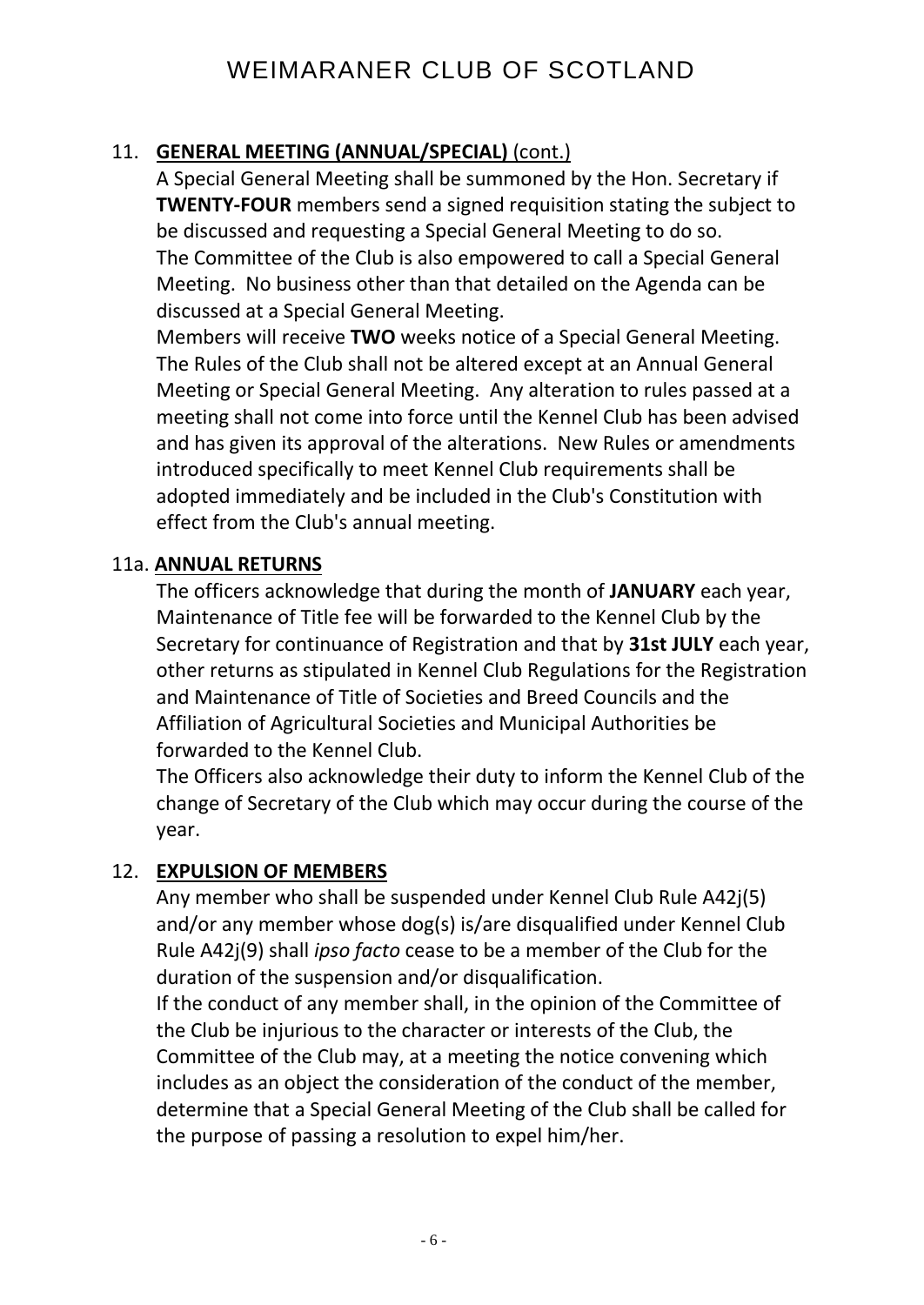## 12. **EXPULSION OF MEMBERS** (cont.)

Notice of the Special General Meeting shall be sent to the accused member, giving particulars of the complaint and advising the place, date and hour of the meeting that he/she may attend and offer an explanation.

If at the meeting, a resolution to expel is passed by two thirds majority of the members present and voting, his/her name shall forthwith be erased from the list of members, and he/she shall thereupon cease for all purposes to be a member of the Club except that he/she may, within two calendar months from the date of such meeting, appeal

to the Kennel Club upon and subject to such condition as the Kennel Club may impose.

The Kennel Club shall be notified of such expulsion within seven days.

#### 13. **KENNEL CLUB FINAL COURT OF APPEAL**

The Kennel Club shall be the final Court of Appeal in all matters of dispute.

#### 14. **FEDERATION OF SOCIETIES OR CLUBS**

The Club shall not join any Federation of Societies or Clubs.

### 15. **CODE OF ETHICS**

The Code of Ethics annexed to these Rules shall be deemed to form part of the Rules and all members of the Club shall be under obligation to abide by the Code.

#### 16. **WINDING UP**

A Resolution that the Club is to be wound up can only be passed at a Special Meeting by a majority of **SEVENTY-FIVE** percent of all members present. Such a Resolution shall decide the manner of disposal of any assets but shall not be affected until the approval of the Kennel Club has been obtained.

### 17. **UNDISCHARGED BANKRUPT**

No person whilst an undischarged bankrupt may serve on the Committee of or hold any other office or appointment within a Kennel Club Registered Society.

discussion of the contract of the Dated: 5  $\,$  Dated: 5  $\,$  Dated: 5  $\,$   $\,$  Dated: 5  $\,$   $\,$  Dated: 5  $\,$   $\,$  Dated: 5  $\,$   $\,$  Dated: 5  $\,$   $\,$  Dated: 5  $\,$   $\,$  Dated: 5  $\,$   $\,$  Dated: 5  $\,$   $\,$  Dated: 5 5<sup>th</sup> March 2000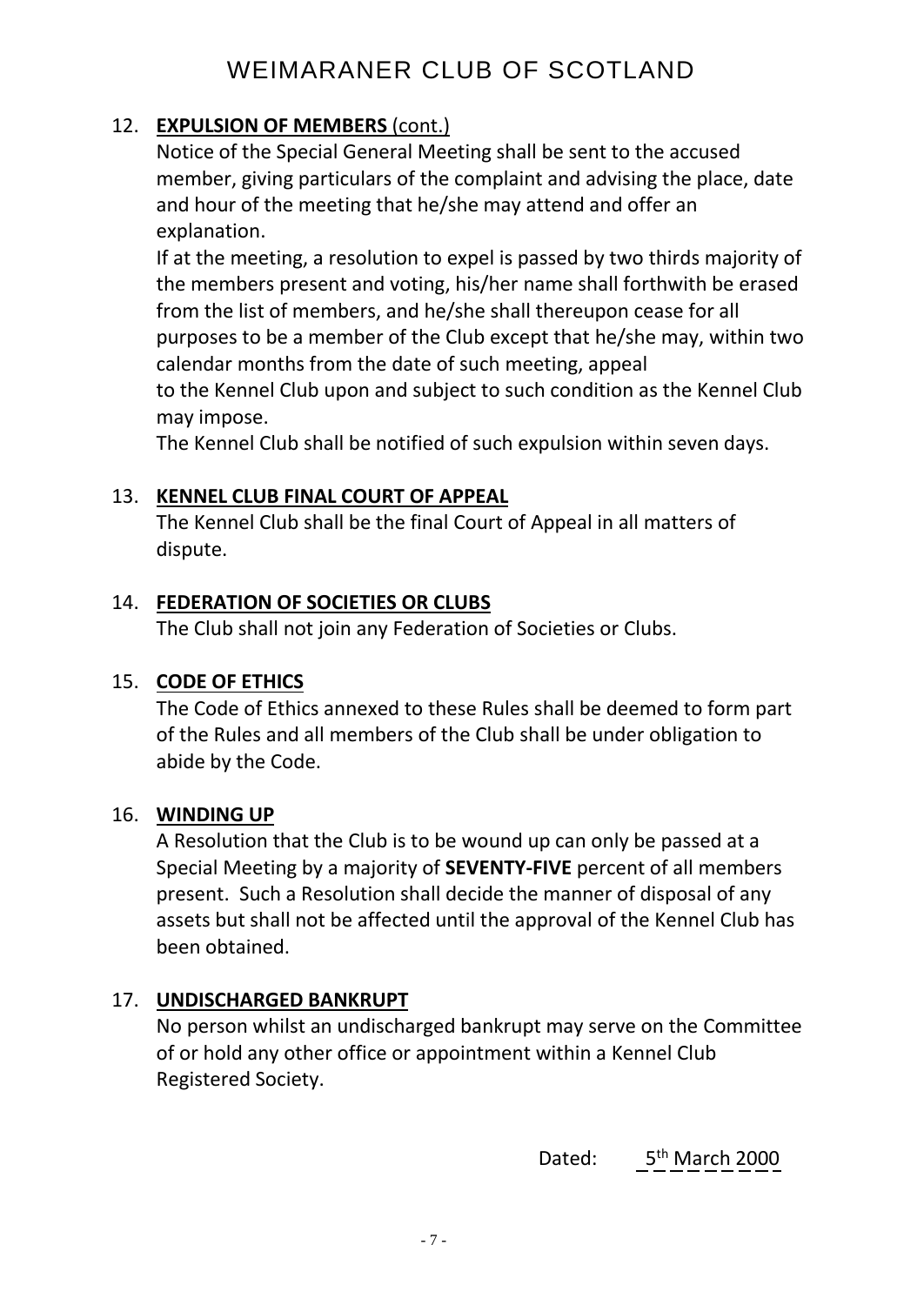## **GENERAL CODE OF ETHICS APPENDIX 1**

All members of the Weimaraner Club of Scotland undertake to abide by its general Code of Ethics.

### **Club members:**

- 1. Will properly house, feed, water and exercise all dogs under their care and arrange for appropriate veterinary attention if and when required.
- 2. Will agree without reservation that any veterinary surgeon performing an operation on any of their dogs which alters the natural conformation of the animal, or who carries out a caesarean section on a bitch, may report such operations to the Kennel Club.
- 3. Will agree that no healthy puppy will be culled. Puppies which may not conform to the Breed Standard should be placed in suitable homes.
- 4. Will abide by all aspects of the Animal Welfare Act.
- 5. Will not create demand for, nor supply, puppies that have been docked illegally.
- 6. Will agree not to breed from a dog or bitch which could be in any way harmful to the dog or to the breed.
- 7. Will not allow any of their dogs to roam at large or to cause a nuisance to neighbours or those carrying out official duties.
- 8. Will ensure that their dogs wear properly tagged collars and will be kept leashed or under effective control when away from home.
- 9. Will clean up after their dogs in public places or anywhere their dogs are being exhibited.
- 10. Will only sell dogs where there is a reasonable expectation of a happy and healthy life and will help with the re-homing of a dog if the initial circumstances change.
- 11. Will supply written details of all dietary requirements and give guidance concerning responsible ownership when placing dogs in a new home.
- 12. Will ensure that all relevant Kennel Club documents are provided to the new owner when selling or transferring a dog, and will agree, in writing, to forward any relevant documents at the earliest opportunity, if not immediately available.
- 13. Will not sell any dog to commercial dog wholesalers, retail pet dealers or directly or indirectly allow dogs to be given as a prize or donation in a competition of any kind. Will not sell by sale or auction Kennel Club registration certificates as stand alone items (not accompanying a dog).
- 14. Will not knowingly misrepresent the characteristics of the breed nor falsely advertise dogs nor mislead any person regarding the health or quality of a dog.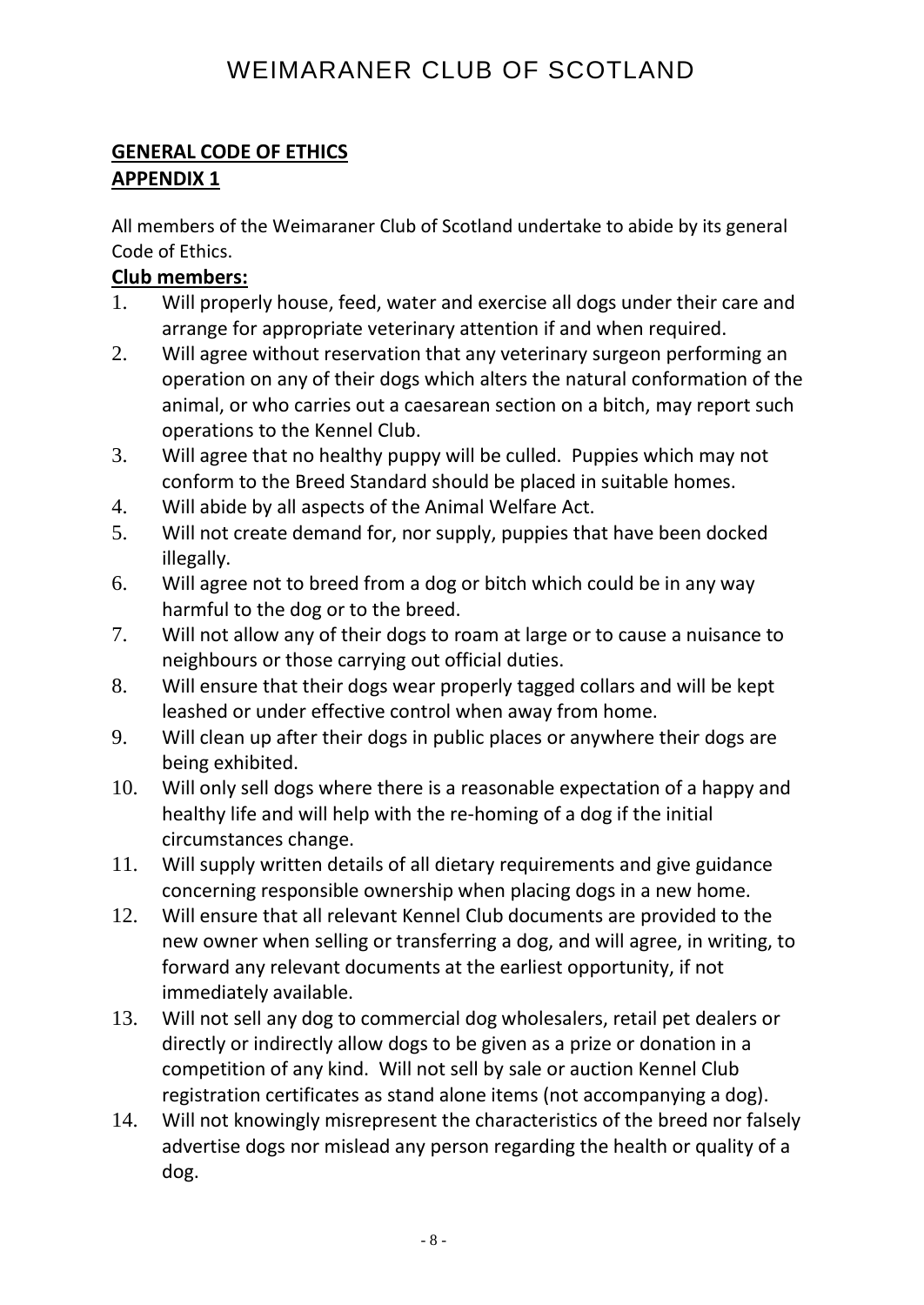- 15. Will consider the welfare of their dogs and the Breed above any personal gain or profit and will take responsibility for any dogs they own.
- 16. Will only breed from Weimaraners of sound temperament, which show natural ability and will always strive to produce Weimaraners conforming to the standard as published by the Kennel Club. Neither dogs nor bitches in poor health or with any serious hereditary faults will be used for breeding.
- 17. Will not allow their stud dogs to mate a bitch who has already whelped on three or more occasions, or where such mating would result in the bitch whelping more than twice in a twelve month period, or with a bitch of less than two years of age or where such mating would result in a bitch whelping after attaining her seventh birthday.
- 18. Will not allow their bitches to whelp on more than three occasions during the lifetime of the bitch, or more than once in any twelve month period, nor will they allow their bitch to be mated before two years of age or where such mating would result in a bitch whelping after attaining her seventh birthday.
- 19. Will encourage clients buying stock to present the dog to a veterinary surgeon within three days of purchase. Should a veterinary surgeon, at such an examination, advise that the dog is not suitable for the purpose for which it was bought, members will seek a second qualified opinion and, if verified, take back such a dog, offer a full refund or agree a mutual compromise.
- 20. Will be encouraged to take advantage of any relevant, official scheme devised to test a dog's soundness. Members will inform those accepting their stock that there is evidence of certain breed associated conditions for which no current control schemes are available. Details of these conditions, as it affects the members stock, will be made available to prospective purchasers.
- 21. Breeding litters must be members of the Weimaraner Club of Scotland for two consecutive years before their puppies will be included on the Puppy List.
- 22. Will ensure that the sire of any litter is fully registered at the Kennel Club and that the dam of the litter is fully registered at the Kennel Club in their own name(s).
- 23. Will ensure that every effort is made to place puppies into suitable homes and will not sell puppies under the age of seven weeks.
- 24. Will register any litter bred by them at the Kennel Club and with the Club Secretary.
- 25. Will ensure that any litter bred by them has been properly wormed at least three times by seven weeks of age and will provide a signed declaration confirming dates and worming preparation used.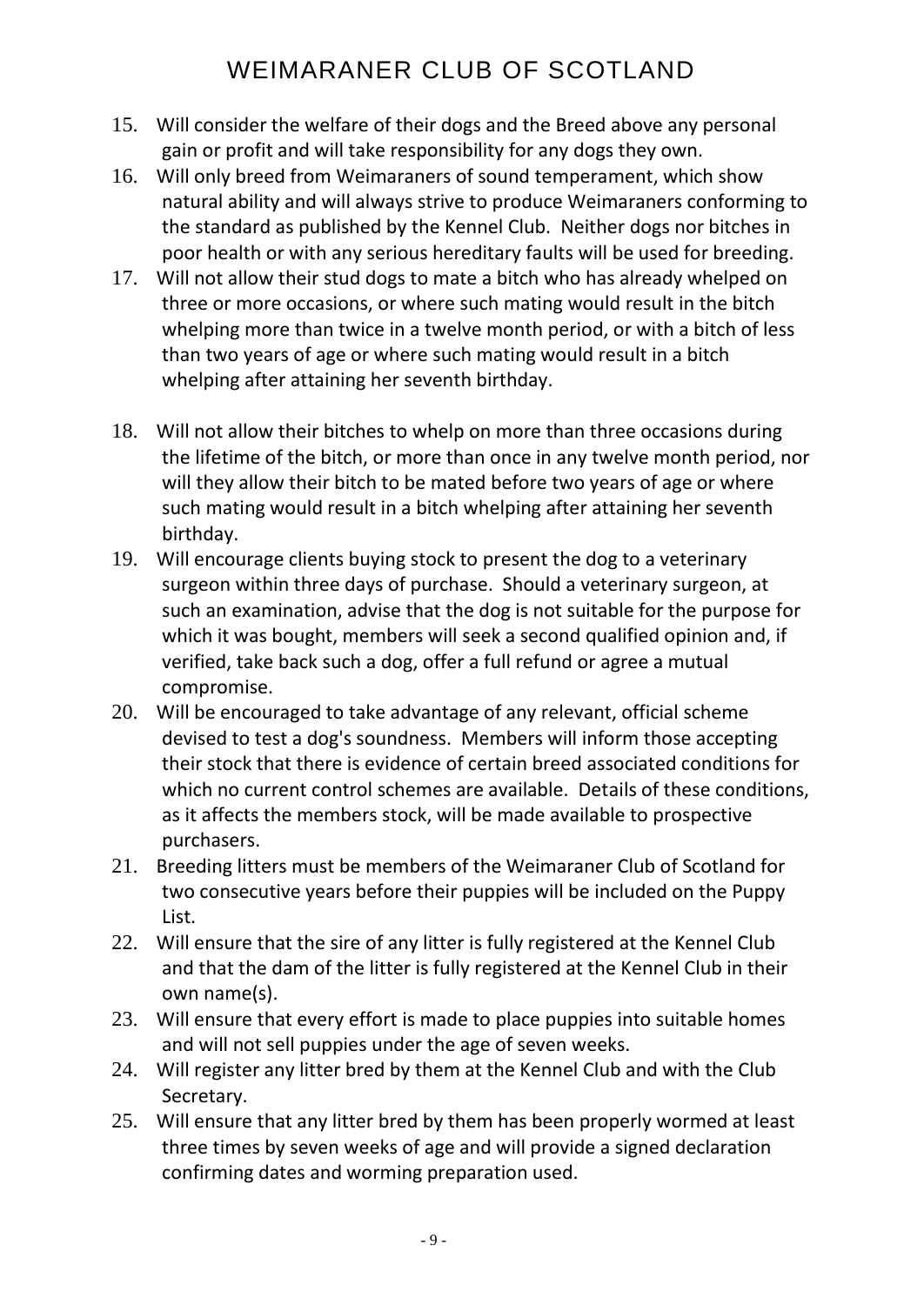- 26. Will not part with any puppy with its Registration Papers if the puppy deviates seriously from the Breed standard or shows signs of a serious hereditary defect and will make a reasonable reduction in price accordingly.
- 27. Will be encouraged to take responsibility for any Weimaraner bred by them which is in need of rehoming.
- 28. Will, when engaged in competitive events with their dogs, conduct themselves in such a way as not to bring discredit to the Breed or the Club, and will demonstrate good sportsmanship at all times.
- 29. Will comply with all aspects of the Animal Health & Welfare (Scotland) Act 2006 and any subsequent amendments, and to the equivalent animal welfare legislation throughout the United Kingdom and to any other legislation concerning the care, well-being or breeding of dogs
- 30. Breach of these provisions may result in expulsion from club membership, and/or disciplinary action by the Kennel Club and/or reporting to the relevant authorities for legal action, as appropriate.

25th February 2009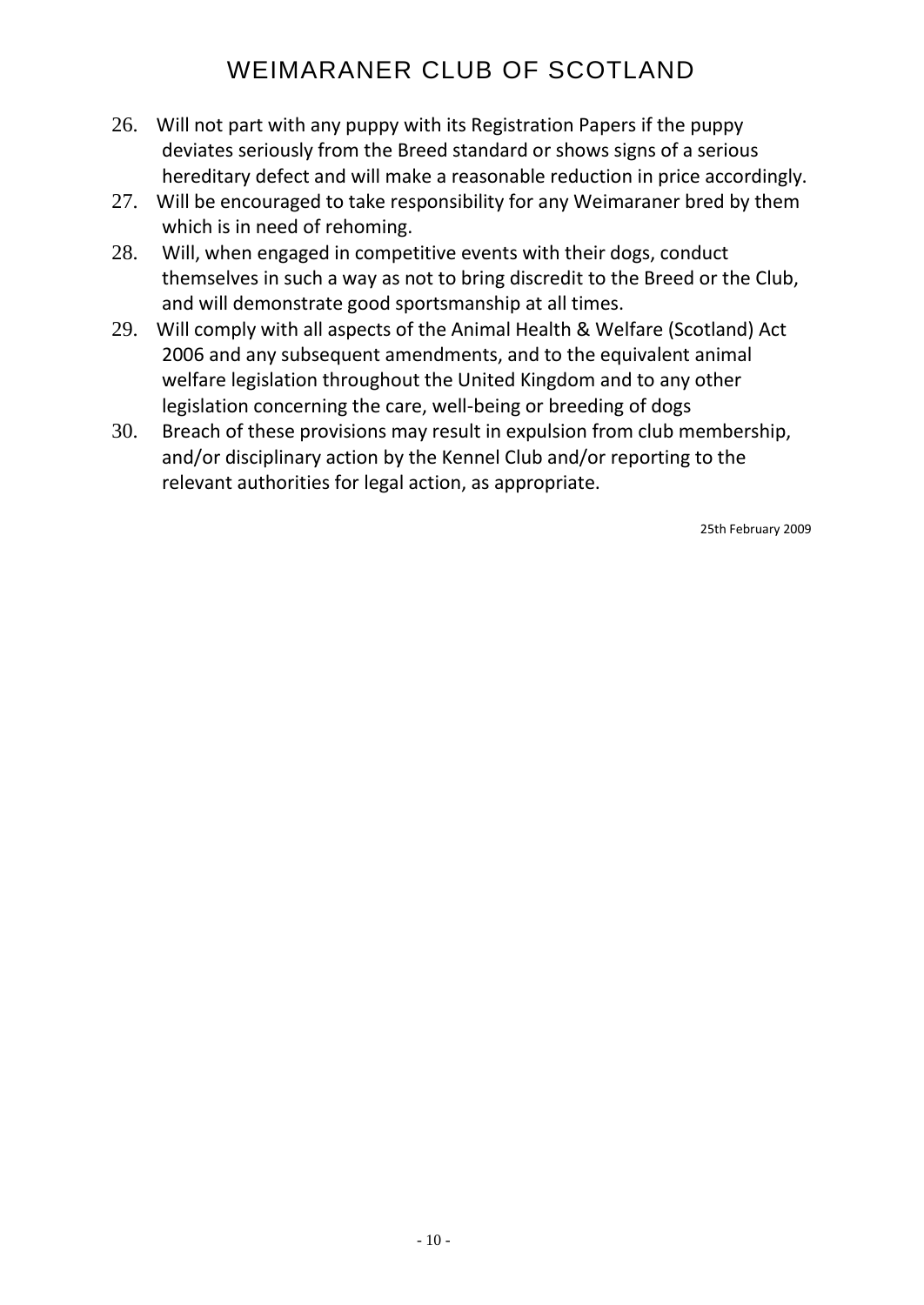## **AMENDMENTS**